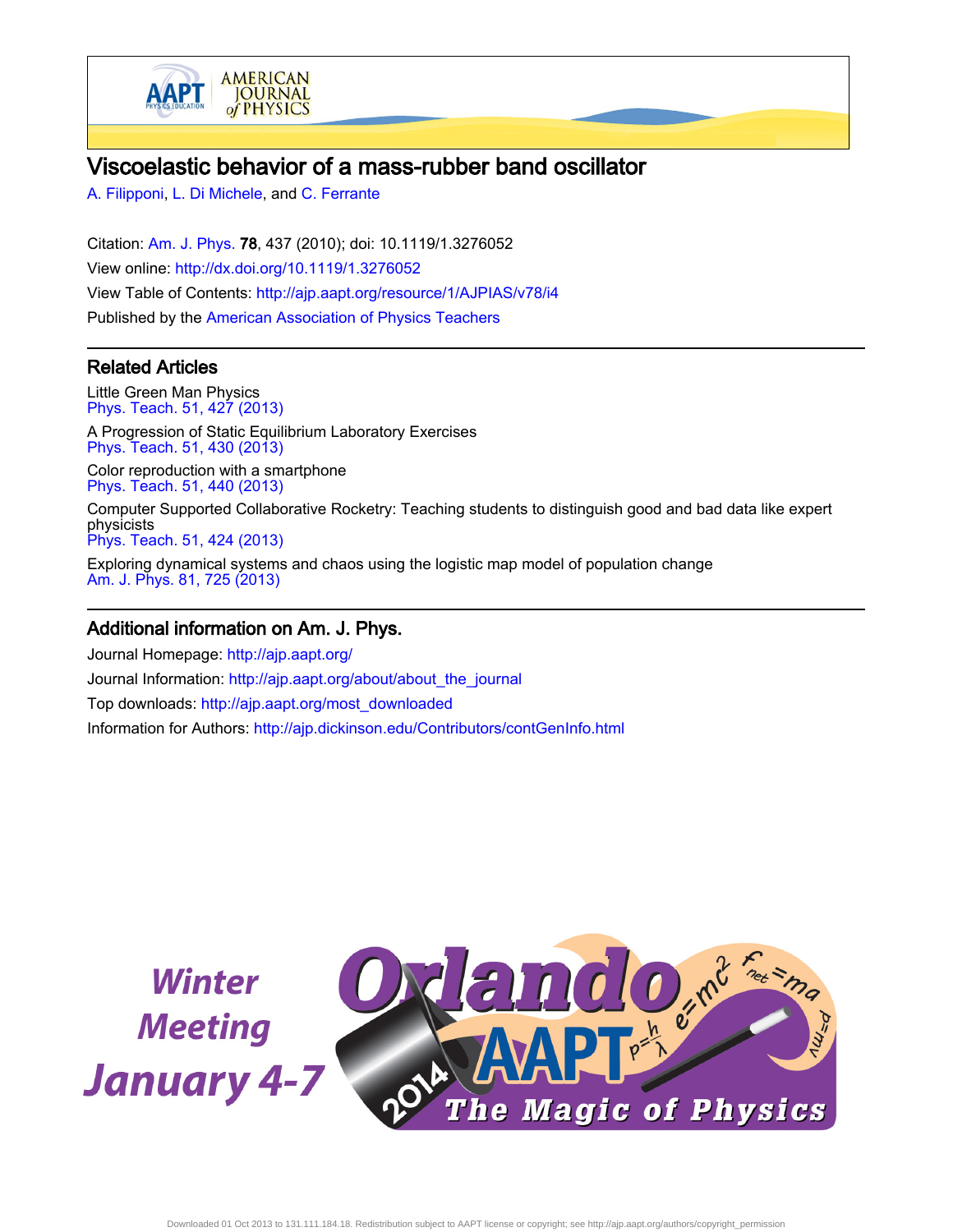# **Viscoelastic behavior of a mass-rubber band oscillator**

A. Filipponi, L. Di Michele, and C. Ferrante

*Dipartimento di Fisica, Università degli Studi dell'Aquila, 67100 Coppito (AQ), Italy*

(Received 4 May 2009; accepted 30 November 2009)

The behavior of a one-dimensional mass-rubber band oscillator is investigated experimentally. The data show clear evidence for viscoelastic behavior and can be interpreted in terms of a simple oscillator model consisting of a mass connected to a four parameter viscoelastic element. The model displays the observed crossover in the dynamic response. The success and limitations of the model and the pedagogical relevance of the experiment are discussed. © *2010 American Association of Physics Teachers.*

[DOI: 10.1119/1.3276052]

## **I. INTRODUCTION**

One-dimensional mechanical oscillators are useful for introducing and applying basic physical concepts and illustrating the use of differential equations. Popular topics include harmonic systems and nonlinear oscillators such as the pendulum.<sup>1–[4](#page-8-0)</sup> Damped oscillator models are useful for illus-trating the role of friction in simple mechanical systems.<sup>5–[10](#page-8-2)</sup>

A very simple oscillator with much pedagogical value can be built by connecting a mass to a rubber band. If we consider only the longitudinal degree of freedom involving rubber extension, such an oscillator is characterized by greater damping than an equivalent oscillator with a harmonic spring. This damping originates from the rubber band, and its modeling is a challenge for undergraduate students. Is a simple linear differential equation with viscous damping able to describe the motion? This investigation requires both experiments and modeling and comparison with the data. An investigation of the behavior of rubber in undergraduate courses is important because it provides a link to real world objects and a chance to establish the validity and limitations of simple models for a familiar material.

The physical properties of rubber are well known<sup>11[,12](#page-8-4)</sup> and understood in terms of a network of cross-linked polymers. For our purposes the origin of the mechanical behavior of rubber is mainly due to the long relaxation times associated with the internal degrees of freedom of the polymeric structure currently understood within the theory of viscoelasticity.<sup>13[–15](#page-8-6)</sup> Although viscoelasticity is usually beyond the scope of introductory physics courses, certain aspects can still be introduced, at least at a phenomenological level, and thus complement introductory textbooks and provide an interesting subject for further study.

In this paper we describe an experiment to acquire accurate kinematical data on a mass-rubber band oscillator. The experimental details are reported in Sec. II. In Sec. III we develop a model for a mechanical viscoelastic oscillator consisting of a mass attached to a linear viscoelastic solid element, and in Sec. IV we compare and discuss the data with the predictions of the model.

### **II. EXPERIMENTAL DETAILS**

Viscoelastic material testing<sup>14[,15](#page-8-6)</sup> is performed using a stress-strain apparatus where a material sample is subject to a known (periodic) strain, while the apparatus measures and records strain and stress data. This information, collected as a function of frequency, is able to characterize a viscoelastic material. Such a strategy is not suitable for a student laboratory where we often need many copies of the apparatus. Also the observation of free oscillations with a mass, which provides the required inertial contribution in the absence of a forcing term, facilitates establishing a simpler connection with common oscillating systems treated in basic mechanics courses. A few examples of viscoelastic testing using free oscillations are discussed in Refs. [14](#page-8-7) and [15.](#page-8-6)

We have constructed a one-dimensional oscillator on a low friction horizontal rail, as illustrated in Fig. [1.](#page-2-0) A cart is connected to two identical rubber bands each with rest length  $\ell_0$ =8.2 cm. The rubber bands are fixed at the two sides on sliding brackets that allow us to adjust their extension. They were stretched to an equilibrium length  $\ell \approx 2\ell_0$ , corresponding to moderate stretching and roughly linear elastic response. The cart was made of an aluminum base rolling on three stainless steel spheres (diameter  $2r = 12$  mm and mass  $m<sub>s</sub>=18$  g) placed on parallel grooves between the rail and cart to achieve low friction. A similar system can be built using an air track. This system constitutes an effective onedimensional oscillator whose position is given by the horizontal coordinate *x*. At rest the system remains in an equilibrium position  $x=x_0$  with the cart in the middle. If the cart is displaced along the horizontal coordinate, the rubber bands act with a restoring force roughly proportional to the displacement from  $x_0$ . Investigating the actual nature of this force is the goal of the experiment. For this purpose the system can be displaced from the equilibrium position  $x_0$  and observed during its free motion. The behavior of rubber can be compared to an equivalent oscillator obtained by replacing the rubber bands with harmonic springs.

This system can be described by a one-dimensional oscillator with a total mass *m* and a restoring force  $F \approx -k(x-x_0)$  or possibly a more complex function. The period of the oscillations is roughly  $T=2\pi\sqrt{m/k}$  and can be easily varied by nearly an order of magnitude by changing *m*. The effective mass *m* includes the mass of the cart and small inertial contributions from the three spheres and is equal to  $3m_s(\frac{1}{4} + \frac{1}{10}(r/\rho)^2)$ , where  $\rho$  is the contact radius. The mass of the rubber bands is negligible.

To acquire accurate kinematical information, we used an optical encoder made of a scale with equally spaced dark and transparent regions at  $\approx$ 1 mm intervals rigidly fixed to the cart and parallel to the *x* coordinate. The passage of the dark/ transparent edges was detected by a photogate fixed to the rail and connected to a digital interface on a personal computer, which allows for accurate timing of the events with  $\mu$ s resolution. This encoder is capable of acquiring position-time data for the motion of the cart with 10  $\mu$ m (mostly limited

437 Am. J. Phys. **78** (4), April 2010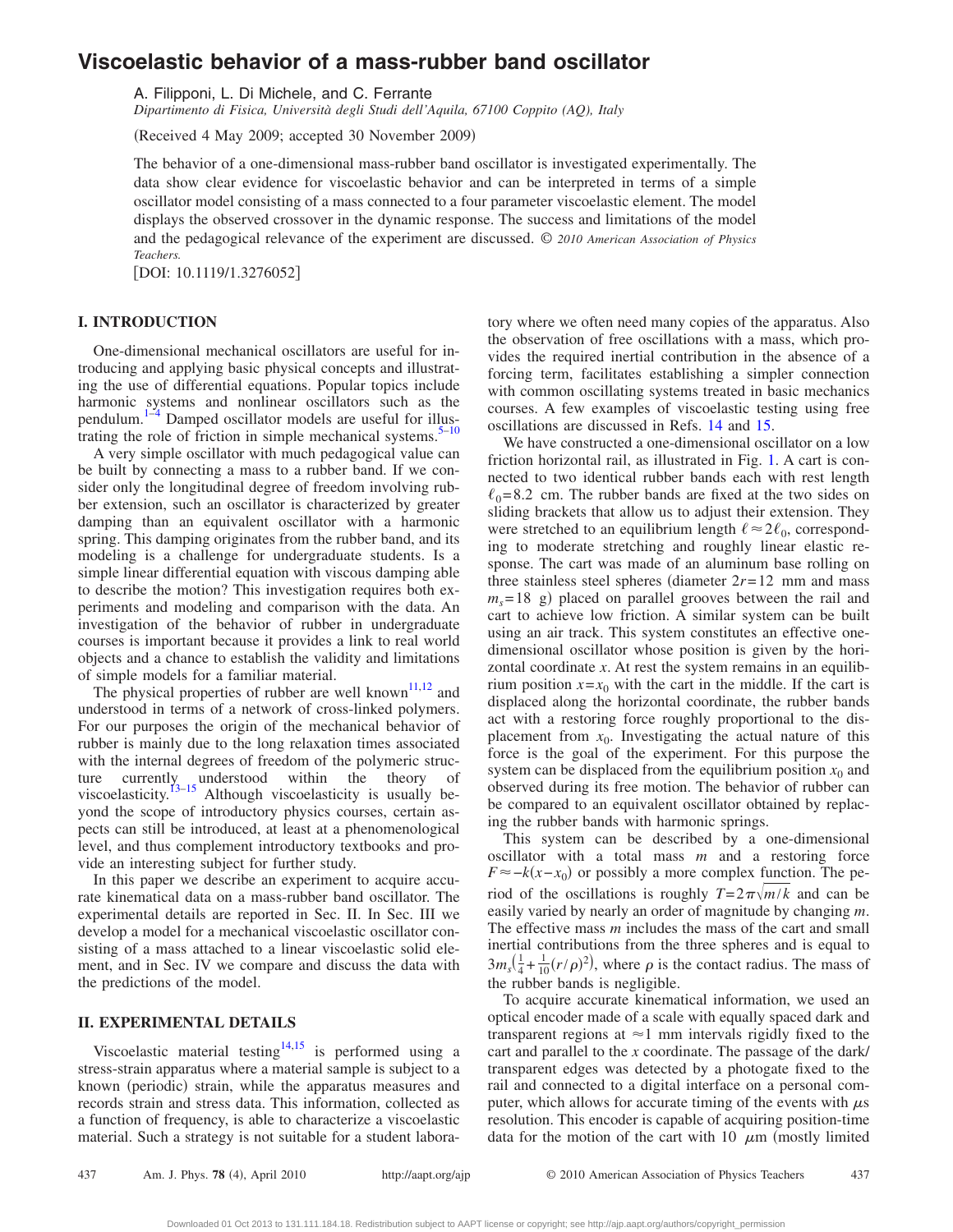<span id="page-2-0"></span>

Fig. 1. Experimental configuration of a one-dimensional mass-rubber band oscillator. The rubber band extension at equilibrium can be adjusted by the fixed points on the movable side brackets. The optical encoder to determine  $x(t)$  is made of a scale rigidly fixed to the cart and a photogate fixed to the rail system.

by the scale quality) and 10  $\mu$ s accuracy sampled every mm. More details are given in the Appendix. These data can be used to calculate several kinematical quantities including average speed and acceleration and to estimate their instantaneous values.

Examples of data collected for different masses are shown in Fig. [2.](#page-2-1) The damping is dominated by the viscous behavior of the rubber bands, but a small dry friction contribution from the rolling cart is also present. The latter contribution was isolated by performing a similar experiment with harmonic springs and resulted in a dynamic dry friction coefficient  $\mu_d$ =0.0002. The combination of viscous and dry  $friction<sup>8</sup>$  yields exponentially damped half-oscillations centered around alternatively displaced equilibrium positions according to the sign of the velocity. The dry friction term results in a constant force, which shifts the apparent equilibrium position, and its effect is evident only when the velocity changes sign, while the viscous friction acts with an exponential amplitude damping during the motion. The oscillation data were then fitted to the empirical function

$$
x(t) = [Ae^{-\gamma t} - 2D(j+1)]\cos(\omega t + \phi) + D(-1)^j + x_0, \quad (1)
$$

<span id="page-2-2"></span>where *j* is the half-oscillation counter calculated as the integer part of  $(\omega t + \phi)/\pi$  and  $D = mg\mu_d/k \approx g\mu_d/\omega^2$  is the dry friction equilibrium position shift. In the presence of dry friction, the mass reaches a rest state that does not necessarily coincide with the equilibrium position of the oscillator but is undetermined within the interval  $(-D, D)$  (assuming identical static and dynamic friction coefficients) due to the fact that when the velocity is zero, the motion proceeds only if the restoring force is greater than the maximum possible static friction force modulus  $F_s = mg\mu_s$ . These details are not probed by the acquisition system because there is no sufficient number of data points when the amplitude of the oscillations is small. The dry friction correction is small and affects the fitted value of the  $\gamma$  parameter by only a few percent.

<span id="page-2-1"></span>

Fig. 2. Position versus time data for the mass-rubber band oscillator with different masses *m* according to Table [I.](#page-2-3) The equilibrium positions are shifted by 0.05 m for clarity. The upper curve refers to a mass spring oscillator and shows the small effect of the rolling friction. The dashed curves are best fits to Eq.  $(1)$  $(1)$  $(1)$ .

Although the overall agreement between the experimental data and the empirical form  $(1)$  $(1)$  $(1)$  is satisfactory, careful inspection reveals a slight phase mismatch as the damping of the oscillations proceeds. This mismatch cannot be explained by a linear oscillator model, which predicts a constant angular frequency  $\omega$  and is an indication of small nonlinear effects in the elastic response leading to a slight increase of the angular frequency (by a few percent) as the system goes from larger to smaller amplitude motion. For this reason, although the amplitude parameters were fitted over the entire time range, the value of  $\omega$  was fitted only in the second half of the temporal range corresponding to lower amplitude oscillations. Due to the accurate timing measurements, the period of a single oscillation can be determined to better than 1 part in 10<sup>4</sup>. As a consequence the uncertainty in  $\omega$  is limited only by the arbitrariness of the choice of the fitting range. Our procedure gave estimates of  $\omega$  within 0.1%. The uncertainty in  $\gamma$  is limited by the model assumptions and is estimated to be about  $2\% - 3\%$ .

The results for the fitted parameters as a function of the oscillator mass *m* are reported in Table [I.](#page-2-3) The dependence of the fitted parameters  $\omega$  and  $\gamma$  as a function of the mass shown in Fig. [3](#page-3-0) reveals interesting effects. A damped har-

<span id="page-2-3"></span>Table I. Results for the empirical oscillation parameters  $\omega$  and  $\gamma$ . The uncertainties are dominated by the limitations of the model and are discussed in the text.

| $\mathfrak{m}$<br>(kg) | $\omega$<br>$(s^{-1})$ | $\gamma$<br>$(s^{-1})$ | m<br>(kg) | $\omega$<br>$(s^{-1})$ | $\gamma$<br>$(s^{-1})$ |
|------------------------|------------------------|------------------------|-----------|------------------------|------------------------|
| 0.18218                | 16.01                  | 0.84                   | 1.52184   | 5.385                  | 0.22                   |
| 0.25223                | 13.58                  | 0.69                   | 2.16682   | 4.488                  | 0.18                   |
| 0.41153                | 10.58                  | 0.47                   | 2.81096   | 3.922                  | 0.16                   |
| 0.55087                | 9.110                  | 0.41                   | 3.77560   | 3.366                  | 0.14                   |
| 0.71153                | 7.981                  | 0.35                   | 4.74338   | 2.990                  | 0.13                   |
| 1.03342                | 6.584                  | 0.28                   | 5.54318   | 2.764                  | 0.14                   |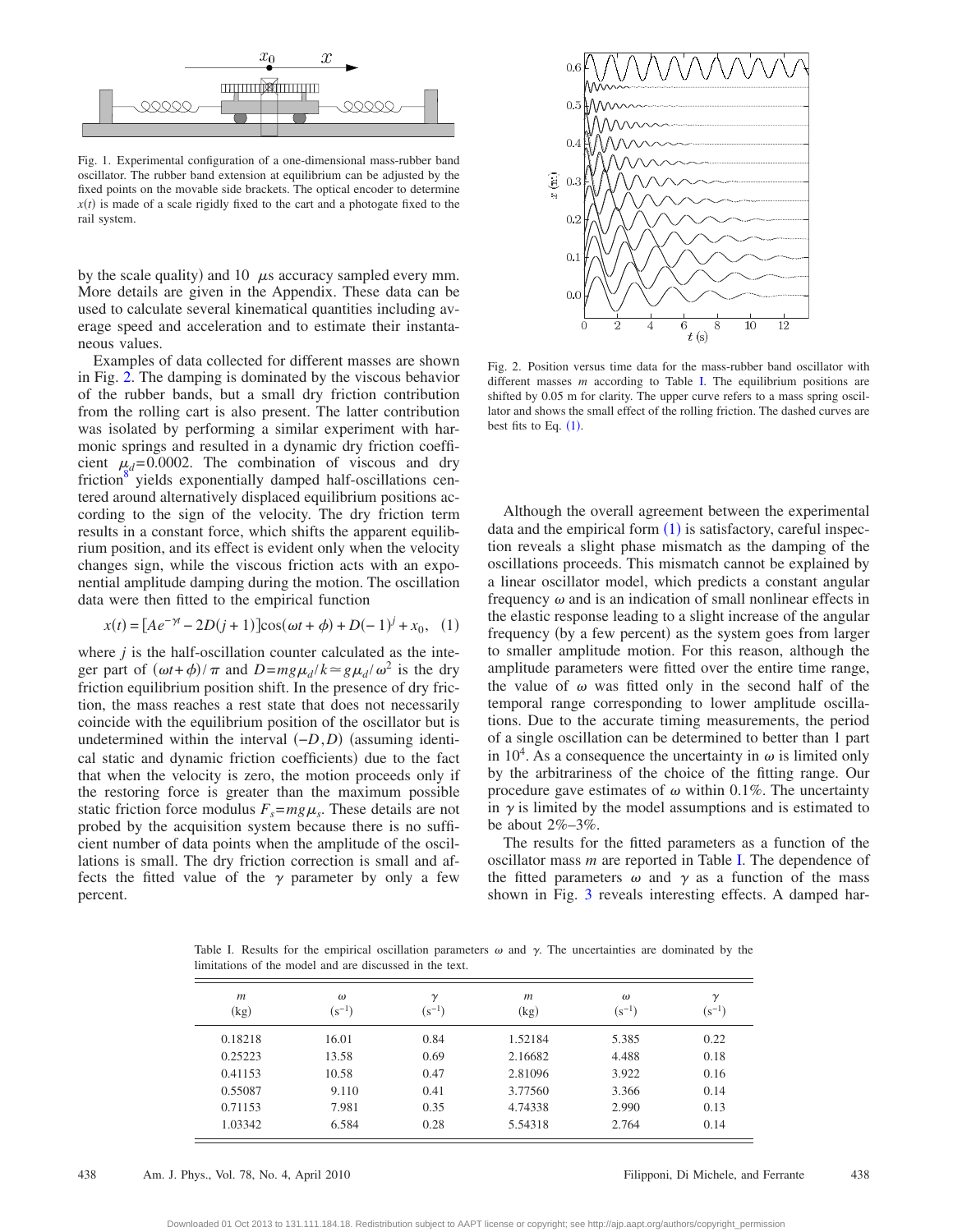<span id="page-3-0"></span>

Fig. 3. Log-log plot of the angular frequency  $\omega$  ( $\bullet$ ) and damping parameter  $\gamma$  (O) of the rubber band damped oscillator as a function of the mass *m*. Theoretical curves  $\omega(m)$  for harmonic oscillators are also given: Solid line  $k=44$  N/m no damping, dashed curve damped version with  $\beta=2$  Ns/m. The dotted line is the damping parameter  $\gamma$  for a harmonic oscillator with  $\beta$ =0.5 Ns/m.

monic oscillator model of mass *m*, elastic constant *k*, and viscous friction  $\vec{F}_f = -\beta \vec{v}$  is described by the differential equation

$$
m\ddot{x} + \beta \dot{x} + kx = 0. \tag{2}
$$

<span id="page-3-3"></span>For subcritical damping the oscillating solution is given by Eq. ([1](#page-2-2)) with  $x_0 = 0$ ,  $D = 0$ , and

$$
\gamma = \frac{\beta}{2m} < \omega_0 = \sqrt{\frac{k}{m}},\tag{3}
$$

<span id="page-3-2"></span>
$$
\omega = \sqrt{\omega_0^2 - \gamma^2}, \quad m\omega^2 = k - \frac{\beta^2}{4m}.
$$
 (4)

The experimental results are not in agreement with the prediction of this model. The  $\gamma$  parameter displays a much less pronounced mass dependence, indicating that the damping mechanism differs considerably from a simple viscous friction term. The data for  $\omega$  deviate from the expected  $\omega \propto m^{-1/2}$  behavior. In particular, this deviation (small on the scale of Fig. [3](#page-3-0) but actually very important) indicates that for small masses and corresponding larger  $\omega$ , the average angular frequency is larger than what is predicted for an harmonic oscillator with constant *k*. The deviation from the  $\omega \approx \sqrt{k/m}$  behavior is opposite to the behavior predicted for a damped harmonic oscillator with constant  $\beta$  and  $k$  for which the effective angular frequency  $\omega$  is less than  $\omega_0$  particularly for small masses.

#### **III. THE VISCOELASTIC MODEL**

To explain the observed mass dependence of the parameters, we require a more accurate model for the elastic response of the rubber band. In particular, in the framework of a linear model, the increased values of  $\omega$  for small *m* can be explained only by introducing a dependence of the effective force constant *k* on the frequency. For small masses, and correspondingly smaller oscillation periods, the restoring force of the rubber band apparently acts with a larger effective force constant. This phenomenon can be understood in terms of viscoelastic behavior $13-15$  $13-15$  and suggests the inclusion of internal viscoelastic degrees of freedom with appropriate relaxation times. Simple linear viscoelastic models can be represented using appropriate combinations of springs and

<span id="page-3-1"></span>

Fig. 4. A viscoelastic oscillator model with a mass *m* attached to a four parameter viscoelastic element. The internal coordinates of the dashpot  $x_1$ and the spring on the viscoelastic element, with extension *x*−*x*1, include the constraint of the common oscillator position *x*.

dashpots (viscous dampers). The model that we considered (see Fig. [4](#page-3-1)) is based on a viscous harmonic oscillator model (with parameters  $k_0$  and  $\beta$ ) to which a Maxwell element (that is, a secondary spring of elastic constant  $k_1$  in series with a viscous damper with constant  $\beta_1$ ) is added in parallel (the forces are additive). In the  $\beta \rightarrow 0$  limit this model reduces to a standard linear solid model consisting of a spring in parallel to a Maxwell element.

The consideration of the more general model of Fig. [4](#page-3-1) introduces only small algebraic complications to the solution. This model is intended to represent the linearized behavior of rubber in the neighborhood of the equilibrium position of the system with symmetrically stretched identical rubber bands. The parameters are twice those associated with a single rubber band. The viscoelastic element involves an internal degree of freedom  $x_1$  characterized by a single relaxation time constant  $\tau = \beta_1 / k_1$ . The behavior of such a viscoelastic system can be demonstrated by using a mechanical model. By displacing the end of the system at low frequency  $\nu \ll 1/\tau$ , the internal degree of freedom has time to follow the displacement of the end of the viscoelastic element. As a result the system behaves like a spring with elastic constant  $k<sub>0</sub>$ . This behavior corresponds to what is expected during static measurements. At high frequency  $\nu \geq 1/\tau$ , the internal degree of freedom does not have time to relax, and the secondary spring has to follow the displacement of the end of the viscoelastic element. As a result the system behaves like a spring with elastic constant  $k_0 + k_1$ . If such an element is connected to a mass *m*, the crossover between the two behaviors is determined by the value of the mass *m*. For  $m \approx 0$  the system oscillates at high frequency, and the response is  $(k_0+k_1)$ ; for  $m \rightarrow \infty$  the system oscillates at low frequency and the elastic response is  $k_0$ .

In the framework of viscoelastic theory,  $13-15$  such a model, with a single relaxation time, is very simplified. Nevertheless, it provides a first step toward a correct description of the system, and we will show that it is able to describe the experimental results. The usual treatment in the framework of the viscoelastic literature is based on rheological quantities and memory functions. One-dimensional viscoelastic oscillator models have been treated $16,17$  $16,17$  using integrodifferential equations and Laplace transform methods leading to a detailed discussion of the nature of the solutions.<sup>17</sup> In this section we illustrate a solution based on mechanical quantities and linear differential equations, which is more suitable for undergraduates.

The equation of motion for the basic viscoelastic solid model can be written in the form of a system of coupled differential equations for  $x$  and  $x_1$ , one for the Maxwell ele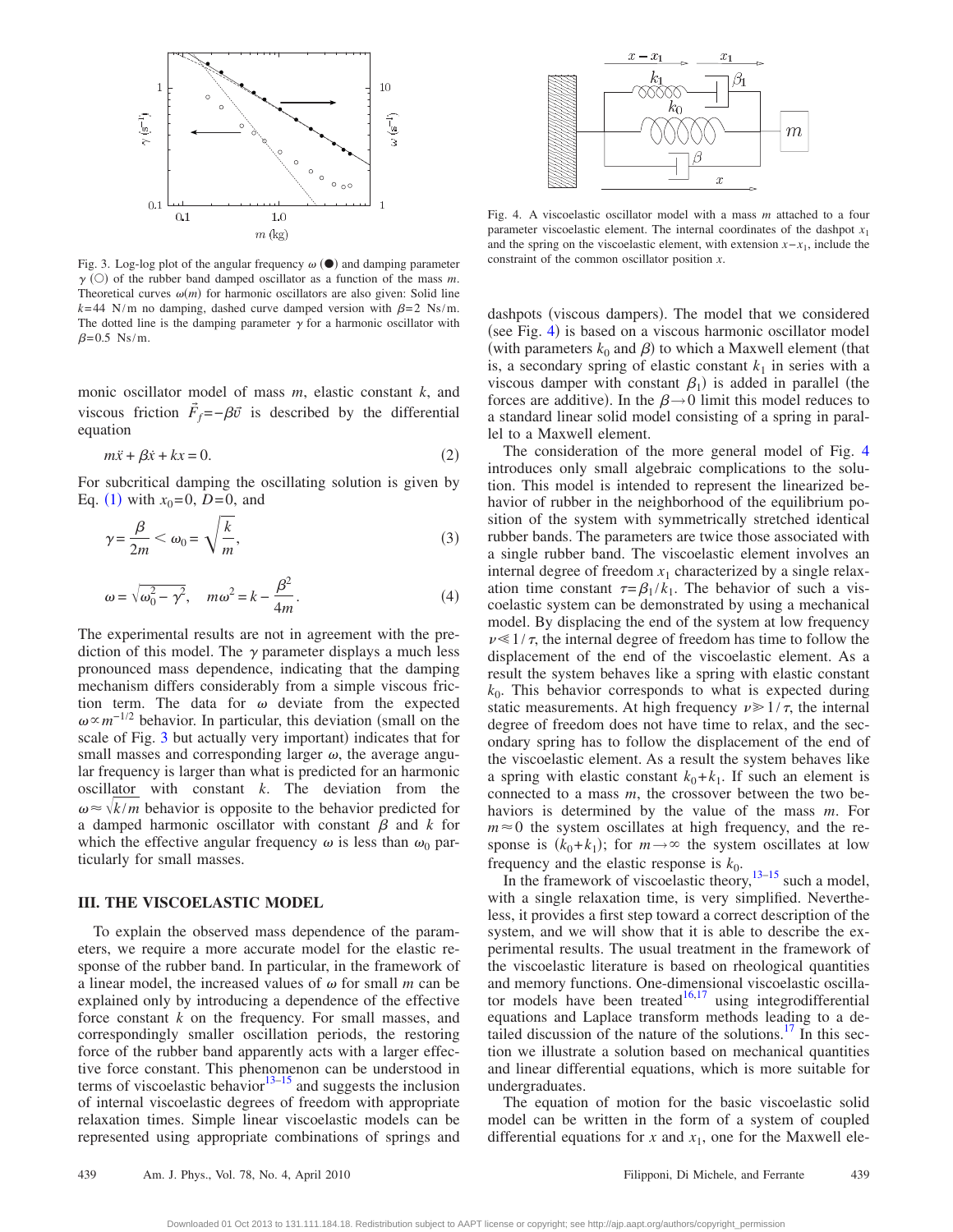ment, where the viscous and elastic forces are equal, and one for the entire system (the resulting force on the mass is the sum of the three forces in parallel),

<span id="page-4-0"></span>
$$
\beta_1 \dot{x}_1 = k_1(x - x_1),
$$
\n(5)

<span id="page-4-1"></span>
$$
m\ddot{x} = -k_0 x - \beta_1 \dot{x}_1 - \beta \dot{x}.
$$
\n<sup>(6)</sup>

The equilibrium coordinate is set to  $x_0=0$  for simplicity. Equation ([5](#page-4-0)) can be solved by considering  $x(t)$  as an external forcing term, the solution is

<span id="page-4-2"></span>
$$
x_1(t) = C_0 e^{-k_1 t/\beta_1} + \frac{k_1}{\beta_1} \int_{-\infty}^t e^{-k_1 (t - t')/\beta_1} x(t') dt', \tag{7}
$$

indicating that the dynamics of the internal degree of free- $\text{dom } x_1(t)$  is affected by the displacement  $x(t)$  with a time lag of  $\tau = \beta_1 / k_1$ . Several methods can be used to decouple the two variables in Eqs.  $(5)$  $(5)$  $(5)$  and  $(6)$  $(6)$  $(6)$ . An integrodifferential equation for  $x(t)$  can be obtained by substituting solution  $(7)$  $(7)$  $(7)$  into Eq. ([6](#page-4-1)). The simplest approach is to apply the operator  $(k_1/\beta_1) + d/dt$  to Eq. ([6](#page-4-1)) and to use the identity  $\beta_1 \ddot{x}_1 + k_1 \dot{x}_1$  $=k_1 \dot{x}$  (the derivative of Eq. ([5](#page-4-0))) to obtain a third-order linear differential equation for the oscillator coordinate  $x(t)$ ,

<span id="page-4-3"></span>
$$
m\ddot{x} + \tilde{\beta}\dot{x} + (k_0 + \tilde{k}_1)\dot{x} + \frac{k_0k_1}{\beta_1}x = 0,
$$
\n(8)

where  $\tilde{k}_1 = k_1(1 + \beta/\beta_1)$  and  $\tilde{\beta} = \beta + mk_1/\beta_1$ . Note that  $x_1$ obeys a similar equation, which can be seen by solving Eq.  $(5)$  $(5)$  $(5)$  for *x*, taking the appropriate derivatives and then substituting the results into Eq.  $(6)$  $(6)$  $(6)$ .

In the weak damping  $\lim_{t \to \infty} t^{17}$  the corresponding algebraic equation for a trial exponential solution  $e^{\alpha t}$  of Eq. ([8](#page-4-3)) yields two complex conjugate roots (associated with a damped oscillation) and a real negative root associated with a relaxation process. Thus, the general solution for  $x(t)$  can be written in the form of a superposition of an exponentially damped oscillation on an exponentially decaying baseline,

$$
x(t) = Ae^{-\gamma t} \sin(\omega t + \phi) + Be^{-\gamma t}, \tag{9}
$$

<span id="page-4-4"></span>where  $\omega$ ,  $\gamma$ , and  $\eta$  depend on the model parameters and the constants  $A$ ,  $B$ , and  $\phi$  depend on the initial conditions defined by  $x(0)$ ,  $\dot{x}(0)$ , and  $\ddot{x}(0)$ . In contrast to the viscously damped oscillator,  $\ddot{x}(0)$  is not unambiguously defined by  $x(0)$ and  $\dot{x}(0)$  because the state of the internal degree of freedom is unknown. The form of solution ([9](#page-4-4)) differs qualitatively from the usual damped harmonic oscillator due to the second term associated with the real solution of the characteristic equation. For some initial conditions this exponential background can be made negligible for instance, by choosing  $x(t) = x_0 = 0$  for  $t \le 0$  and  $\dot{x}(0) = v_0$  generated by an impulse on the cart) so that the motion is indistinguishable from that predicted for a damped harmonic oscillator, thus justifying the empirical fitting function used to model the experimental data.

The viscoelastic nature of the system is displayed by the dependence of  $\omega$  and  $\gamma$  on the parameters  $m$ ,  $k_0$ ,  $k_1$ , and  $\beta$ . To determine this dependence we substitute Eq.  $(9)$  $(9)$  $(9)$  differentiated up to three times into Eq.  $(8)$  $(8)$  $(8)$  and then set the coefficients of  $e^{-\gamma t} \sin(\omega t + \phi)$ ,  $e^{-\gamma t} \cos(\omega t + \phi)$ , and  $e^{-\eta t}$  to zero, leading to the system of equations

<span id="page-4-7"></span>
$$
m\gamma(3\omega^2 - \gamma^2) + \tilde{\beta}(\gamma^2 - \omega^2) - (k_0 + \tilde{k}_1)\gamma + \frac{k_1k_0}{\beta_1} = 0, \quad (10)
$$

<span id="page-4-6"></span>
$$
m\omega(3\gamma^2 - \omega^2) - 2\gamma\omega\tilde{\beta} + (k_0 + \tilde{k}_1)\omega = 0, \qquad (11)
$$

<span id="page-4-5"></span>
$$
-m\eta^3 + \tilde{\beta}\eta^2 - (k_0 + \tilde{k}_1)\eta + \frac{k_1k_0}{\beta_1} = 0.
$$
 (12)

Equation ([12](#page-4-5)) will not be used and is given for completeness.

We divide Eq. ([11](#page-4-6)) by  $m\omega$  and solve it for  $\omega^2$  to obtain the angular frequency of the oscillator as a function of the model parameters and  $\gamma$ ,

<span id="page-4-8"></span>
$$
\omega^2 = \frac{k_0 + k_1 \left(1 + \frac{\beta}{\beta_1}\right)}{m} + 3\gamma^2 - 2\gamma \left(\frac{k_1}{\beta_1} + \frac{\beta}{m}\right). \tag{13}
$$

To obtain an independent equation for  $\gamma$ , we add Eq. ([10](#page-4-7)) to Eq. ([11](#page-4-6)) multiplied by  $\gamma/\omega$  and find

<span id="page-4-9"></span>
$$
2m\gamma(\omega^2 + \gamma^2) = m\left(\frac{k_1}{\beta_1} + \frac{\beta}{m}\right)(\omega^2 + \gamma^2) - k_0\frac{k_1}{\beta_1}.\tag{14}
$$

If we substitute Eq.  $(13)$  $(13)$  $(13)$  into Eq.  $(14)$  $(14)$  $(14)$ , move all terms involving  $\gamma$  to the left-hand side, and solve for  $\gamma$  in the factorized  $2m\gamma$  term, we obtain after some algebra

<span id="page-4-10"></span>
$$
\gamma = \frac{\frac{k_1}{2} \left(\frac{k_1}{\beta_1} + \frac{\beta}{m}\right) \left(1 + \frac{\beta}{\beta_1}\right) + \frac{\beta k_0}{2m}}{k_0 + k_1 \left(1 + \frac{\beta}{\beta_1}\right) + m \left[2\gamma - \left(\frac{k_1}{\beta_1} + \frac{\beta}{m}\right)\right]^2},\tag{15}
$$

which is a convenient iterative equation for  $\gamma$  with excellent convergence properties in the range of reasonable model parameters. The solution for  $\gamma$  and  $\omega^2$  as a function of *m* is obtained for fixed  $k_0$ ,  $k_1$ ,  $\beta_1$ , and  $\beta$  by iterating Eq. ([15](#page-4-10)) until convergence is obtained. Three iterations are usually sufficient, and the first iteration with  $\gamma=0$  is usually within 5% of the converged result.) The result for  $\gamma$  is then inserted into Eq. ([13](#page-4-8)) to obtain  $\omega^2(m)$ .

In the  $k_1 \rightarrow 0$  limit the results for the damped harmonic oscillator are recovered. In the  $\beta \rightarrow 0$  limit the viscoelastic element reduces to a standard linear solid model, which retains the phenomenology associated with the internal degree of freedom with a slightly simpler algebra. In this case in the low mass limit, the damping factor of the viscoelastic oscillator approaches a finite limit

$$
\lim_{m \to 0} \gamma = \frac{k_1^2}{2\beta_1(k_0 + k_1)}, \quad \omega^2 \simeq \frac{k_0 + k_1}{m}.
$$
 (16)

Thus, in the limit  $m \rightarrow 0$  the damped harmonic oscillator goes to the overdamped regime, and the viscoelastic model with  $\beta$ =0 displays only weakly damped oscillations. For  $m \rightarrow \infty$ we retain only the dominant term  $k_1/\beta_1$  in the denominator of Eq. ([15](#page-4-10)), and  $\gamma(m)$  approaches the damped harmonic oscillator limit with viscous parameter  $\beta_1$ 

$$
\lim_{m \to \infty} \gamma(m) \simeq \frac{\beta_1}{2m}, \quad \omega^2 \simeq \frac{k_0}{m}.\tag{17}
$$

In the  $k_1 \rightarrow \infty$  limit the viscoelastic model reduces to the damped harmonic oscillator with parameters  $k_0$  and  $\beta_1$  as can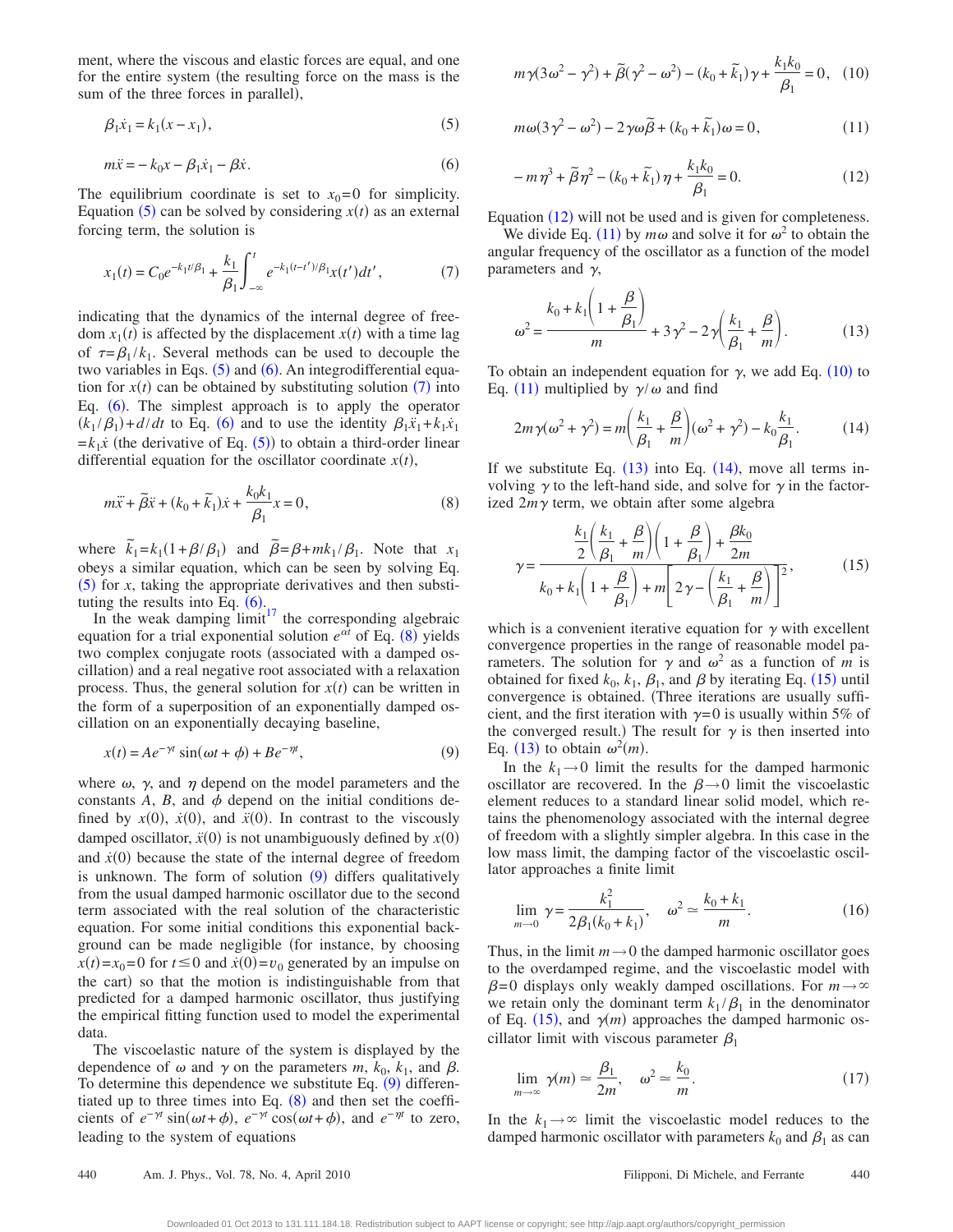<span id="page-5-0"></span>

<span id="page-5-1"></span> $1.0$  $k_1=0$  $0.8$  $\gamma$  (s^-1)  $0.6$  $0.4$  $\beta = 0$  $0.2$  $0.0$  $0.1$ 10  $m$  (kg)

Fig. 5. Effective elastic response  $m\omega^2$  of the rubber oscillator as a function of the mass  $m$ . The data  $(\bullet)$  are compared with the model function  $(13)$  $(13)$  $(13)$ (solid curve). The low and high mass limits  $k_0 + k_1$  and  $k_0$  are given as dashed lines. The prediction for the damped harmonic oscillator with the fitted  $k_0$  and  $\beta$ =0.5 N s/m is a short dashed curve.

be seen by the corresponding limit of Eq. ([8](#page-4-3)) multiplied by  $\beta_1 / k_1$ .

# **IV. RESULTS**

The behavior of the viscoelastic model is in qualitative agreement with the experimental data. The data analysis was performed by fitting Eqs.  $(13)$  $(13)$  $(13)$  and  $(15)$  $(15)$  $(15)$  to the experimental data. The resulting model parameters are  $k_0=41.1\pm0.1$  N/m,  $k_1=6.2\pm0.1$  N/m,  $\beta_1$  $=1.12\pm0.01$  N s/m, and  $\beta=0.17\pm0.1$  N s/m. The relaxation time constant for the Maxwell element is  $\tau = \beta_1 / k_1$  $=0.181\pm0.005$  s. The results for the mass dependence of  $m\omega^2$  are shown in Fig. [5.](#page-5-0) The data display a crossover from the low mass high frequency limit  $k_0 + k_1$  to the high mass low frequency behavior  $k_0$  (horizontal dashed lines), which differ by  $15\%$  and are nicely interpolated by solid curve  $(13)$  $(13)$  $(13)$ predicted by the model. The results of damped harmonic oscillator model  $(4)$  $(4)$  $(4)$  are unable to model the experimental behavior for any parameter set. We emphasize that the key element for obtaining the correct functional dependence is the inclusion of the Maxwell viscoelastic element with the parameters  $k_1$  and  $\beta_1$ . Equivalent fits of the  $\omega(m)$  dependence are obtained with a three parameter viscoelastic model (with  $\beta$ =0) whose treatment involves somewhat simpler algebra and is more suitable to be introduced in elementary courses. This result also means that  $\beta$  cannot be fit reliably based on the  $\omega(m)$  data alone. The crossover displayed by the data is instead sufficient to fit  $k_0$  and  $k_1$ , which determine the two asymptotic baselines of  $m\omega^2$  and  $\beta_1$ , which together with  $k_1$  determine the crossover frequency.

If the viscoelastic model in Fig. [4](#page-3-1) is subject to a constant force and sufficient time is allowed for equilibration, then the internal degree of freedom relaxes, and the relations between force and displacement allow for the determination of  $k_0$ . Thus  $k_0$  can be determined using static measurements, which are possible using standard laboratory procedures such as hanging different masses to both rubber bands in parallel to match the result of the dynamical experiment and measuring displacements in the vertical directions. We found  $k_{\text{static}} = 39 \pm 3 \text{ N/m}$ , which is consistent with  $k_0$ . In this case the major uncertainty comes from the measurement of the displacement of the equilibrium position, which is deter-

mined to about 5% due to creep effects with 1–2 cm total displacement. These creep effects are associated with long relaxation times not included in our model.

Fig. 6. The damping parameter  $\gamma$  as a function of the oscillator mass *m*. The data  $(\bullet)$  are compared with the predictions of Eq.  $(3)$  $(3)$  $(3)$  for a damped harmonic oscillator with  $\beta = 0.5$  Ns/m  $(k_1 = 0,$  short dashed curve) and viscoelastic oscillators with three parameters  $(\beta=0)$  and four parameters

 $(\beta \neq 0).$ 

The mass dependence of  $\gamma$  is shown in Fig. [6](#page-5-1) and compared with Eq.  $(15)$  $(15)$  $(15)$ . The agreement with the prediction of the four parameter viscoelastic model is satisfactory. The inadequacy of the damped harmonic oscillator prediction (equivalent to the one shown in Fig.  $3$ ) is emphasized by the short dashed curve. The  $\gamma(m)$  plot calculated with the  $k_0, k_1$ , and  $\beta_1$  parameters for the standard linear solid model (with  $\beta = 0$  and the  $m \rightarrow 0$  limit) fitted on the  $\omega(m)$  data is also shown not to be adequate. This discrepancy demonstrates the inadequacy of a simple three parameter viscoelastic model to fit the  $\gamma(m)$  dependence of the rubber oscillator, indicating that damping is only partly associated with the degrees of freedom with relaxation times on a time scale of seconds. The improved agreement with the four parameter viscoelastic model indicates that part of the viscous damping  $\beta/\beta_1 \approx 0.15$  is associated with degrees of freedom with much shorter relaxation times that appear fully relaxed in the probed frequency range.

We emphasize that due to the similarity between the solutions of the viscoelastic and the damped harmonic oscillators apart from the exponentially decaying background that may be hidden by large amplitude oscillations or depressed by the initial conditions), the viscoelastic nature of the system is not obvious from the analysis of a single  $x(t)$  curve, and it is better emphasized by the mass dependence of  $\omega$  and  $\gamma$ . The matching of the experimentally determined  $\omega(m)$  and  $\gamma(m)$ with a reasonable set of viscoelastic model parameters  $k_0, k_1$ ,  $\beta_1$ , and  $\beta$  is a strong indication that such a model provides an accurate description of the rubber band oscillator.

#### **V. DISCUSSION AND CONCLUSIONS**

The data demonstrate the complexity of the dynamical behavior of a mass-rubber band oscillator, which cannot be described by a simple damped harmonic oscillator model but requires inclusion of viscoelastic elements. A linear viscoelastic model with four parameters and a single internal relaxation time predicts the observed dependence of  $\omega$  and  $\gamma$ on *m* and the crossover between high frequency (low mass) to low frequency (high mass or static) behavior.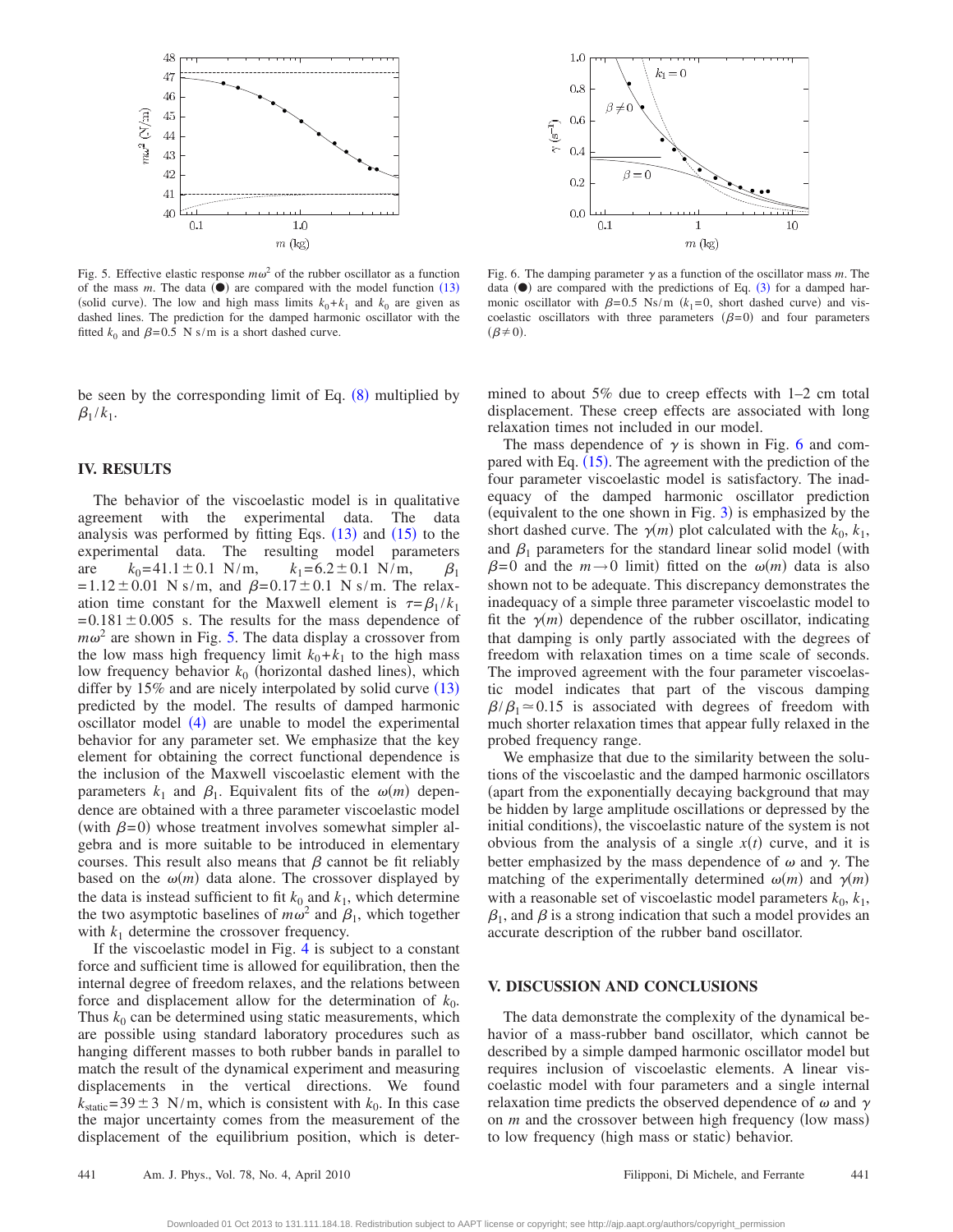The limitations of such a linear four parameter model are also clear. The apparent weak dependence of the frequency on the amplitude cannot be explained by a linear model. Typical examples of nonlinear oscillators treated in introductory courses are associated with conservative systems with a nonparabolic potential such as the pendulum. In the rubber band case the nonlinearity of the equilibrium force as a function of its extension arises mostly from the Gaussian nature of the end-to-end probability distribution of the polymers<sup>11</sup> and is described in the simplest approximation by the Guth equation of state.<sup>11,[18](#page-8-11)</sup> Nonlinear effects of even order cancel due to the disposition of the rubber bands on the two sides of the mass, and the third-order term vanishes for small amplitude motion. The nonlinearity here originates from the properties of polymers involving damping and nonlinear memory effects. To take these effects into account would go beyond the possibility of any linear oscillator model and the scope of this article.

Although the ability of the model to describe the  $\omega(m)$ data is excellent, slight deviations for the  $\gamma(m)$  data (although within the experimental uncertainty) are found, which are an indication of the limitations of the model of the damping mechanism. It is expected that a model with a single relaxation time will become less adequate if the frequency range is extended. For our experimental conditions, however, the entire set of data associated with the range of masses applicable to our experimental apparatus is well described by the viscoelastic model with four parameters. Given these limitations, the model is quite successful, especially as a first step beyond the damped harmonic oscillator description.

The physical interpretation of the four parameter model is instructive. The parameter  $k_0$  represents the elastic response of rubber when the internal degrees of freedom are in equilibrium. When the oscillation has a frequency comparable or higher than  $1/\tau$ , the internal degrees of freedom do not have time to equilibrate during the motion and contribute to the increased stiffness of the system by about 15%. The macroscopic relaxation time  $\tau \approx 0.18$  s displayed by rubber is associated with the long relaxation times of the polymer conformations that, in the presence of a quick change in the rubber extension, do not have time to relax to the statistically more favored shapes driving the system out of thermodynamic equilibrium. Still the system responds with a well defined and measurable restoring force, which is about 15% greater than the force at equilibrium.

The pedagogical value of such an experiment is that students can take accurate experimental data and are challenged to evaluate the ability of models to explain the observed behavior. By doing a simple analysis it is possible to realize the inadequacy of the damped harmonic oscillator model and demonstrate how the model can be improved to explain qualitative and quantitative aspects of the data.

### **APPENDIX: DATA ACQUISITION DETAILS**

The optical sensor was made of a highly collimated red LED with a  $\leq 10^{\circ}$  light emission cone shining in the direction of an optoschmitt sensor integrating a photodiode, a current amplifier, and a Schmitt trigger) both rigidly mounted on a U shaped support. The required dc power source  $(5 V)$ was taken from one of the computer USB ports. The red LED produces visible light, which is useful in the alignment and matches the infrared spectral sensitivity peak of the sensor reasonably well. The lenses integrated in the devices provide a minimal optical focalization and the resolution can be improved by placing a slit (two pieces of dark Scotch tape are sufficient for resolutions down to 100  $\mu$ m) with a suitable orientation in front of the sensor.

When an opaque object travels through the light path, the sensor probes the changes in the light intensity generating logical transitions in the electrical signal. When an opaque object cuts the light, the logical TTL output signal performs a  $1 \rightarrow 0$  transition (from light to dark). Similarly, when its shadow leaves the detector, it performs a  $0 \rightarrow 1$  transition. This optical gate can be used in various timing applications involving periodic motion and can also be converted into an encoder useful to acquire high precision displacement-time data for mechanical systems with one degree of freedom. The simplest implementation of a linear encoder is realized by coupling the optical gate with a scale made of a transparent rigid support on which a sequence of identical parallel opaque segments of width *D* is traced at a distance  $\Delta x = 2D$ . The scale can be easily produced by printing the desired graphical pattern on a transparent support with a laser printer. Good results with tolerances in the 10  $\mu$ m range are achievable in this way. To obtain complete darkening the slit aperture in front of the optical sensor should be smaller than the width *D* of the segments. The encoder scale is fixed to the moving mechanical system with the lines orthogonal to the traveling direction. During motion the encoder scale will pass through the optical gate fixed in the laboratory frame, and each dark segment will generate a sequence of  $1\rightarrow 0$  and  $0 \rightarrow 1$  transitions.

To probe the sequence of logical transitions, we used the computer parallel port (normally used as a printer port), which satisfies the IEEE-1284 standard, and is available on many motherboards at no additional cost. The signal pin from the optoschmitt detector can be conveniently connected to pin 10 of the 25 pin sub-D connector of the computer corresponding to bit S6 of the STATUS register, which is also the input for the IEEE-1284 interrupts (IRQ7). Ground is connected to any of the pins 18–25.

To activate the interrupt detection capability, the parallel port driver has to be loaded with the command insmod parport\_pc io= $0\times378$  irq=7 using the Linux operating system. The acquisition is made with software written in C exploiting the low level I/O functions defined by the ppdev driver. $\frac{19}{12}$  The changes of the S6 bit can be monitored by successive readouts of the STATUS register using low level ioctl functions such as ioctl(fd,PPRSTATUS,&ch); where unsigned char ch; is a byte variable and fd is the file descriptor associated with the parallel port as defined by the corresponding open statement. Alternatively the  $0 \rightarrow 1$  transitions on S6 can also be revealed as interrupt signals using the system function select. For this purpose fd has to be included in the set of file descriptors being monitored using the C functions FD\_ZERO and FD\_SET. The timing of logical transition events is made using the system clock, $20$  which can be rapidly accessed  $(< 1 \mu s)$  via software using the C function gettimeofday. The system clock pace can be finely tuned with the adjtimex command if required.

A basic data acquisition algorithm consists of a sequence of an interrupt-waiting routine, probing for the  $0 \rightarrow 1$  transitions on the parallel port input, followed by a time reading function. An example of a minimal C code fragment follows: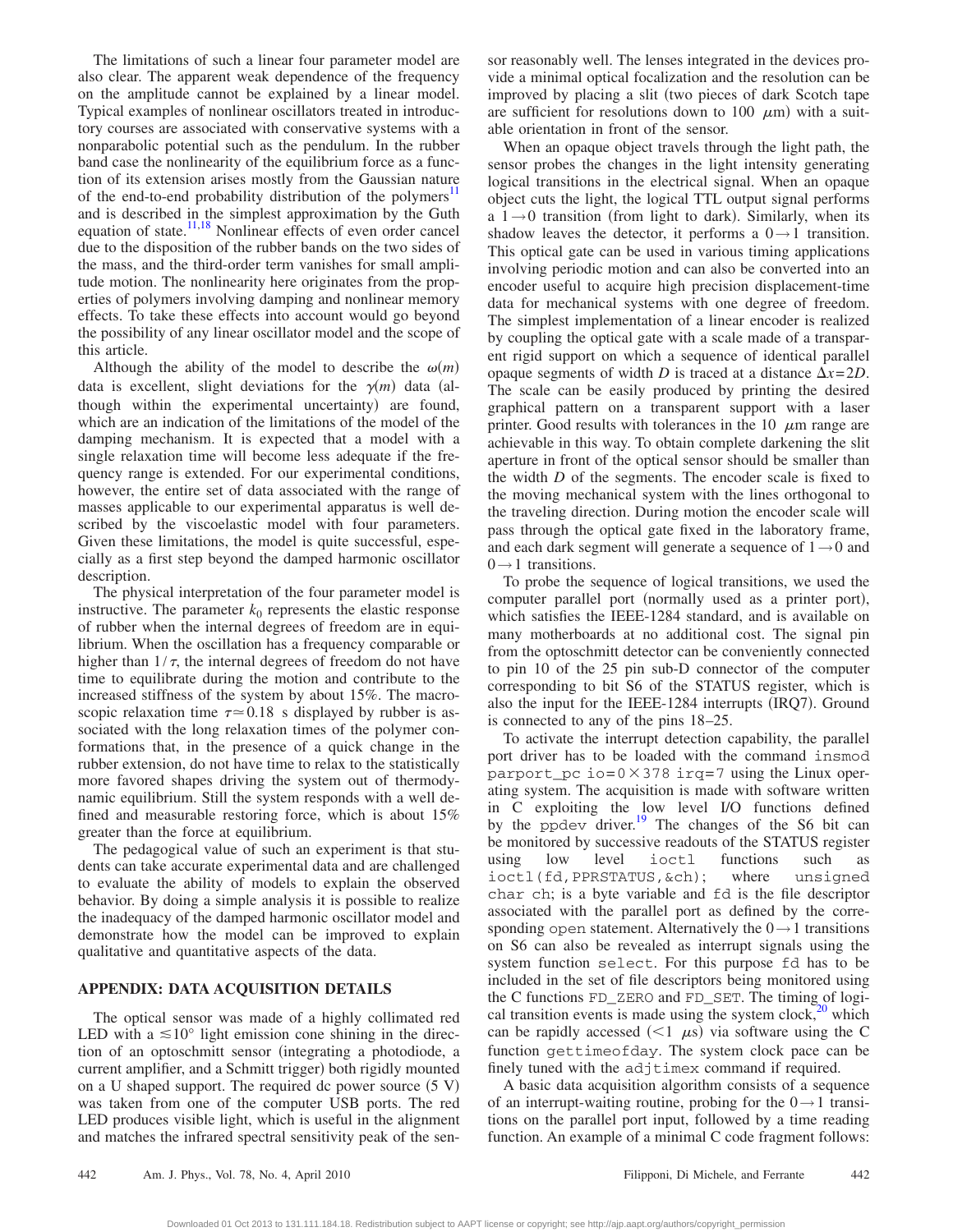```
#include <linux/fd.h>
#include <linux/ppdev.h>
#include <fcntl.h>
#include <sys/time.h>
#include <unistd.h>
  int fd, irqc, retval; double t0, t1, x, dx;
  fd_set rfds;
 struct timeval tt1; struct timezone ttz;
main() {
  fd=open ("/dev/parport0", O_RDWR);
 ioctl(fd, PPCLAIM);
 FD_ZERO (&rfds); FD_SET (fd, &rfds);
 t0=0; x=0; dx=0.0010375;
  for(j;) {
 ioctl(fd,PPCLRIRQ, &irqc);
  retval=select(fd+1, & rfds, NULL, NULL, NULL);
 gettimeofday(&tt1,&ttz);
  t1 = (double)(tt1.tv\_sec) +(double)(tt1.tv_usec)/1000000;
  if(!t0)t0=t1;printf("%lf %lf\n", x, t1-t0);
 x + = dx;
}}
```
In this simple implementation the computer will reveal every  $0 \rightarrow 1$  transition as an interrupt signal so that the timing process will generate a train of time values corresponding to the successive dark-transparent edges of the encoder scale. The first interrupt signal will be assigned to the origin of the space and time coordinates  $(x=0, t=0)$ , and (for motion that does not involve speed reversal) the  $n$  interrupt will correspond to position  $n\Delta x$ . By associating each time with the corresponding coordinate, a position-time curve is obtained. In this way the linear motion of the body is sampled at equal space intervals  $\Delta x = 1.0375$  mm in our case. With some additional alignment effort, it is possible to work with  $\Delta x$  $\approx 0.5$  mm to increase sampling. The precision of the encoder is limited only by the timing performance of the computer  $(\mu s$  range) and by the accuracy of the scale tracing  $(\mu m \text{ range}).$ 

For motion involving inversions of the sign of the velocity, the algorithm has to be improved. We kept the hardware (and alignment) as simple as possible and implemented an algorithm for this purpose. When the velocity  $v$  changes sign,  $|v|$ passes through a minimum that results in a maximum in the sequence of time intervals between successive interrupts and can be easily identified. The motion inversion may occur in the shaded (case 1) or illuminated (case 2) regions, as illustrated in Fig. [7.](#page-7-1) The analysis of the problem for hardware that detects only dark-light transitions and for a regular displacement-time curve with a parabolic maximum indicates that the largest time interval almost always contains the inversion apart from a few special cases indicated by −*a*. When the maximum displacement is just above an edge between dark and transparent regions, the inversion occurs in the interval successive to the longest one (case  $2-a$ ); when it occurs just above an edge between transparent and dark regions, the inversion occurs in the interval previous to the longest one (case 1–*a*). To unambiguously identify which case is involved, it is necessary to check a sequence of four time intervals:  $\Delta t_i = t_i - t_{i-1}$ , *i*=1,2,3,4. All inversions are characterized by the conditions

<span id="page-7-1"></span>

Fig. 7. Schematic of the inversion detection algorithm for a parabolic maximum placed on the sequence of dark encoder segments (shaded regions). The  $\bullet$  symbol refers to the actual displacement-time values, and the  $\circ$ symbol refers to the assumed displacement-time values in the absence of the correction for the velocity inversion. The vertical dashed lines indicate the required corrections. Cases 1 and 2–*a* (upper panel) and 2 and 1–*a* (lower panel) are illustrated.

$$
\Delta t_1 < \Delta t_2 \cap \Delta t_1 < \Delta t_3 \cap \Delta t_4 < \Delta t_3 \cap \Delta t_4 < \Delta t_2. \tag{A1}
$$

The required displacement corrections are the same for the cases 2 and 2−*a*, and for cases 1 and 1−*a*, they can be distinguished by a further condition on  $\Delta t_1$  and  $\Delta t_4$ ,

1 and 
$$
1 - a
$$
,  $\Delta t_1 > \Delta t_4$ ,  $x_2 \rightarrow x_2 - \frac{1}{2} \Delta x$ , (A2)

2 and 2-a, 
$$
\Delta t_1 < \Delta t_4
$$
,  $x_3 \rightarrow x_3 - \frac{3}{2} \Delta x$ . (A3)

After the correction it is sufficient to change the sign of the  $\Delta x$  ( $\Delta x \rightarrow -\Delta x$ ) to invert the direction of motion in the software and resume the normal incremental procedure. The condition that the average speed in the interval is smaller than a suitable threshold is required to avoid the condition (A1) being satisfied due to noise.

An intrinsic limitation of the present low-cost solution is in the sequential (not real time) execution of the instructions of the compiled code by the CPU. The computer may pause the execution between a transition detection and the subsequent time readout, introducing an unknown uncertainty in the timing. Our experience has shown that if the CPU is not loaded by other tasks, the occurrence of latency events is negligible, and apart from sporadic cases that are easily identified, this acquisition approach is capable of 10  $\mu$ s timing accuracy and 10  $\mu$ m space accuracy at a negligible cost. With this approach the students can be involved in hardware optimization and in writing elementary acquisition software.

<span id="page-7-0"></span><sup>&</sup>lt;sup>1</sup>L. P. Fulcher and B. F. Davis, "Theoretical and experimental study of the

motion of the simple pendulum," Am. J. Phys.  $44$ ,  $51-55$  (1976).  $2$ S. D. Schery, "Design of an inexpensive pendulum for study of large-

angle motion," Am. J. Phys.  $44, 666-670$  (1976). <sup>3</sup>T. Lewowski and K. Woźniak, "The period of a pendulum at large am-